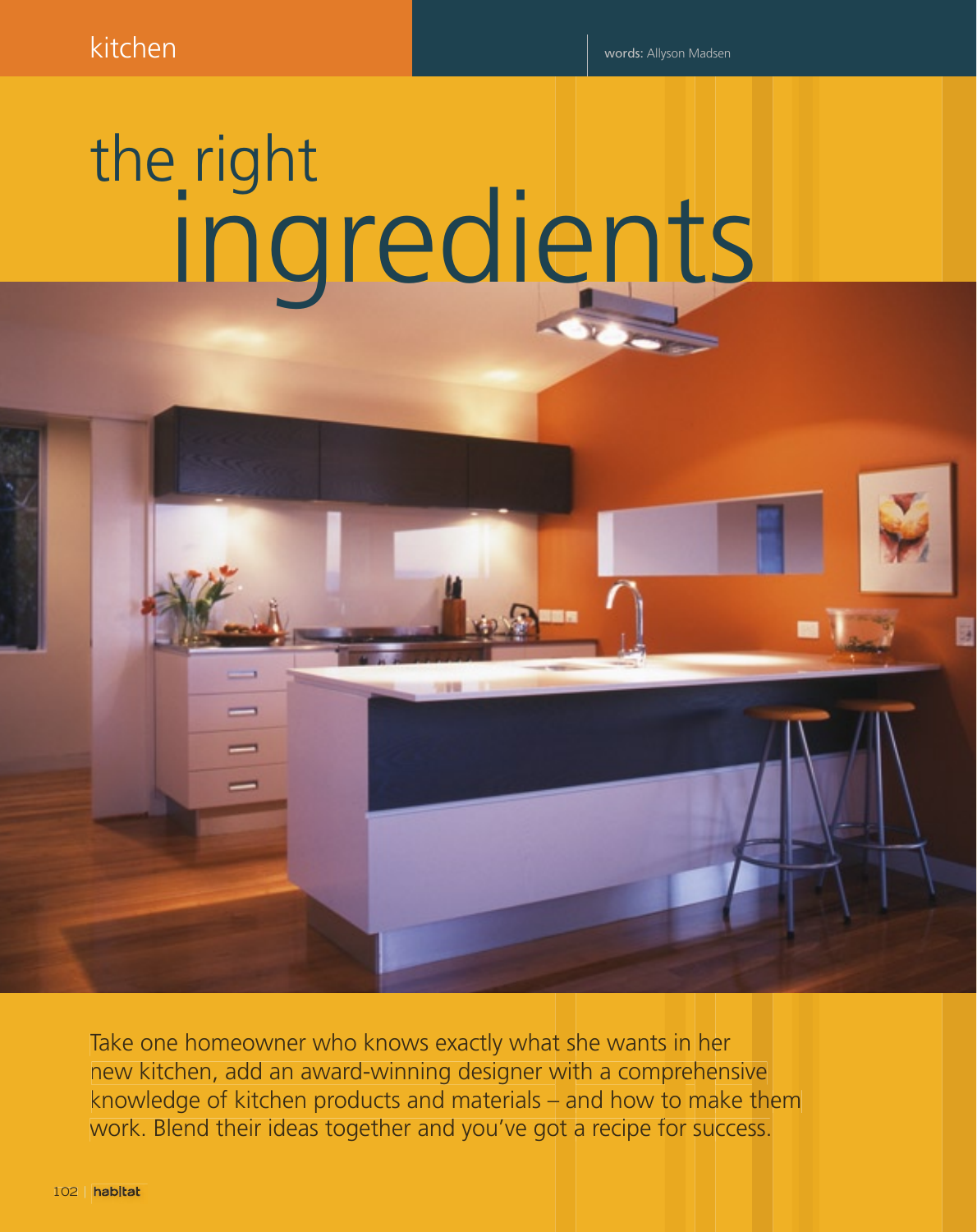

Dave and Sue Knight were building a new home in Nelson, and took a very hands-on approach to all aspects of the design and construction.

'I thought really carefully about how I use a kitchen, where I put my tools and what needs to be where,' says Sue. 'We had very clear ideas about what we wanted.'

They took those ideas to Ingrid Geldof, of Ingrid Geldof Design in Christchurch, hoping that she could expand on them. They weren't disappointed.

'It is essential to have a thorough understanding of kitchens, of hardware, of products and materials in order to create a design,' says Ingrid. 'With the client brief, we first work out what basic elements the client wants. Then, I extend the brief by asking a lot of questions and bringing up ideas they often hadn't even considered.'

Clean, contemporary lines and a fun, functional workspace were at the heart of this kitchen design.

The surfaces are all smooth and sleek, with stainless steel benchtops and a lacquer finish on the cabinetry. Its strong, linear style suits the architecture of the home.

'It has a very sophisticated look, with recessed handles, no overhangs and a fine finish on the main benchtop,' says Ingrid. 'The dark stain on the European ash brings out its grain and emphasises its linear quality.'

Colour your kitchen joinery in your favourite Resene shade or metallic, or protect timber grains, with Resene ArmourCat.